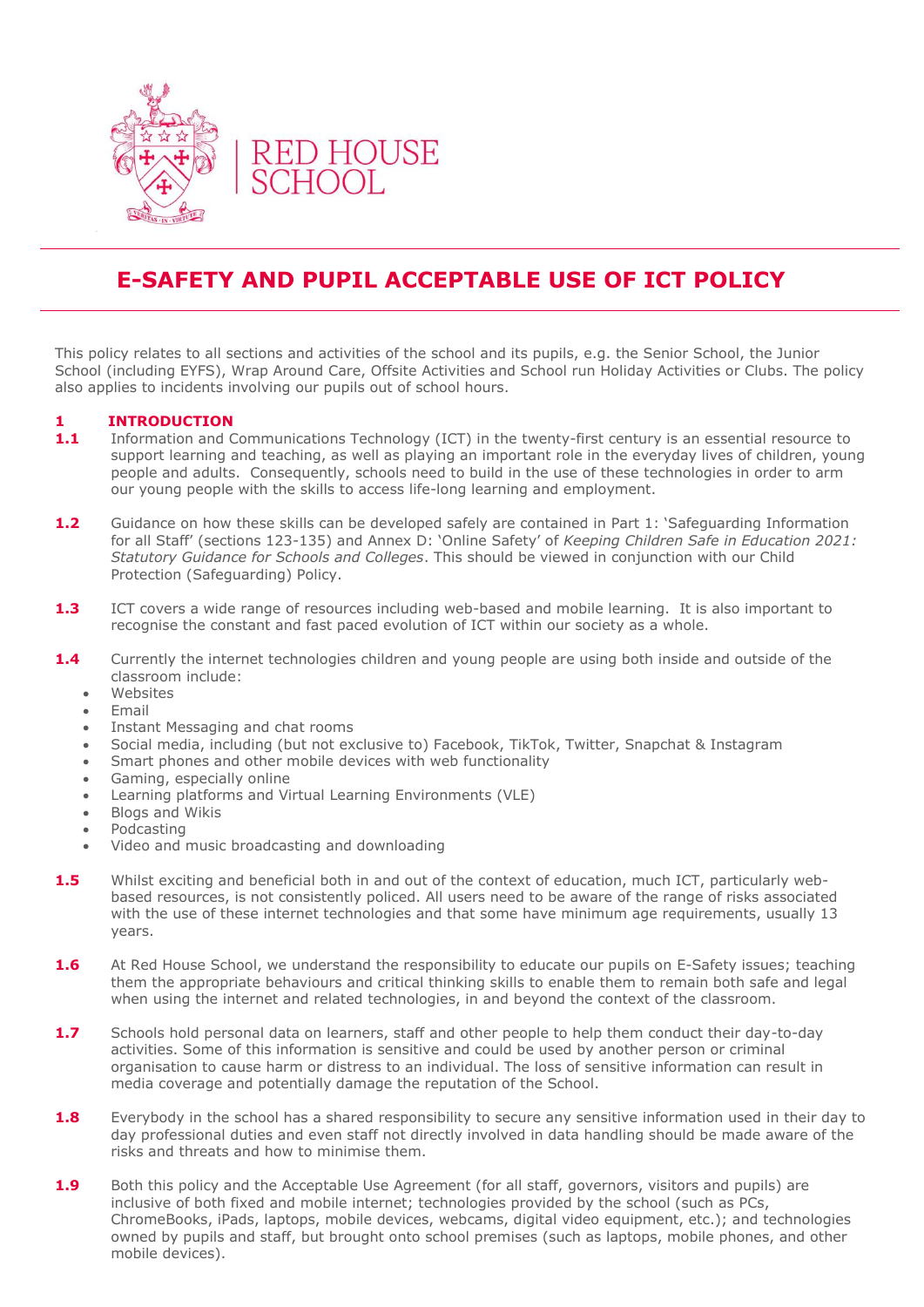## **2 ROLES AND RESPONSIBILITIES**

- **2.1** The School is committed to safeguarding the welfare of all pupils and recognises that an effective E-Safety strategy is paramount to this. The School's responsibilities include:
- **2.1.1** Focusing on online safety in all areas of the curriculum and reinforcing key online safety messages as part of assemblies and tutorial/pastoral activities, teaching pupils:
	- About the risks associated with using the internet and how to protect themselves from potential risks.
	- To be critically aware of content they access online and guided to validate accuracy information.
	- How to recognise suspicious, extremist or bullying behaviour.
	- The definition of cyberbullying, its effects on the victim and how to treat each other's online identities with respect.
	- The consequences of negative online behaviour.
	- How to report cyberbullying and/or incidents that make pupils feel uncomfortable or under threat and how the School will deal with those who behave badly.
- 2.1.2 Ensuring that the School's staff act as good role models in their use of technologies, the internet and mobile electronic devices.
- **2.1.3** Providing sufficient online safety training to staff to protect pupils and themselves from online risks and to deal appropriately with e-safety incidents when they occur. Ongoing staff development training includes training on online safety.
- **2.1.4** Logging and monitoring online safety incidents on CPOMS and regularly reviewing this policy to ensure that the School's e-safety practices and procedures are adequate.
- **2.2** As e-safety is an important aspect of strategic leadership within the school, the Head and the Board of Governors have ultimate responsibility to ensure that the policy and practices are embedded and monitored.
- 2.3 The Designated Safeguarding Lead (DSL) is Claire Thompson. The E-Safety Coordinators are Lucy Waldock (Junior School) and Graeme Butterfield (Senior School). The school's Network Manager is Graeme Butterfield. The E-Safety Coordinators report to the DSL. All members of the school community have been made aware of who holds these posts. It is the role of the E-Safety Coordinators to keep abreast of current issues and guidance through organisations, such as, SLSCB (Stockton Local Safeguarding Children Board), CEOP (Child Exploitation and Online Protection) and Childnet.
- **2.4** The Senior Management Team (SMT) and the Board of Governors are updated by the Head/E-Safety Coordinators and all governors have an understanding of the issues and strategies at our school in relation to local and national guidelines and advice.
- **2.5** This policy, supported by the School's Acceptable Use Agreements for staff, governors, visitors and pupils, is to protect the interests and safety of the whole school community.
- **2.6** E-safety is linked to the following School policies:
	- Child Protection (Safeguarding)
	- Health & Safety
	- Health & Safety School Trips
	- Behaviour Management
	- Anti-bullying
	- Relationships and Sex Education (RSE)
	- PSHE
- **2.7** When using any form of ICT, including the internet, in school and outside school, it is the responsibility of all staff members to:
	- Ensure all electronic communication with pupils, parents, staff and others is compatible with their professional role and in line with School policies.
	- Not to talk about their professional role in any capacity when using social media such as Facebook and YouTube.
	- Not to put online any text, image, sound or video that could upset or offend any member of the whole school community or be incompatible with their professional role.
	- Use school ICT systems and resources for all school business, e.g. their school email address.
	- Not to give out their own personal details, such as mobile phone number, personal email address or social network details to pupils, parents, and others.
	- Not to disclose any passwords and ensure that personal data (such as data held on MIS software) is kept secure and used appropriately.
	- Only take images of pupils and/or staff for professional purposes, in accordance with School policy and with the knowledge of the SMT.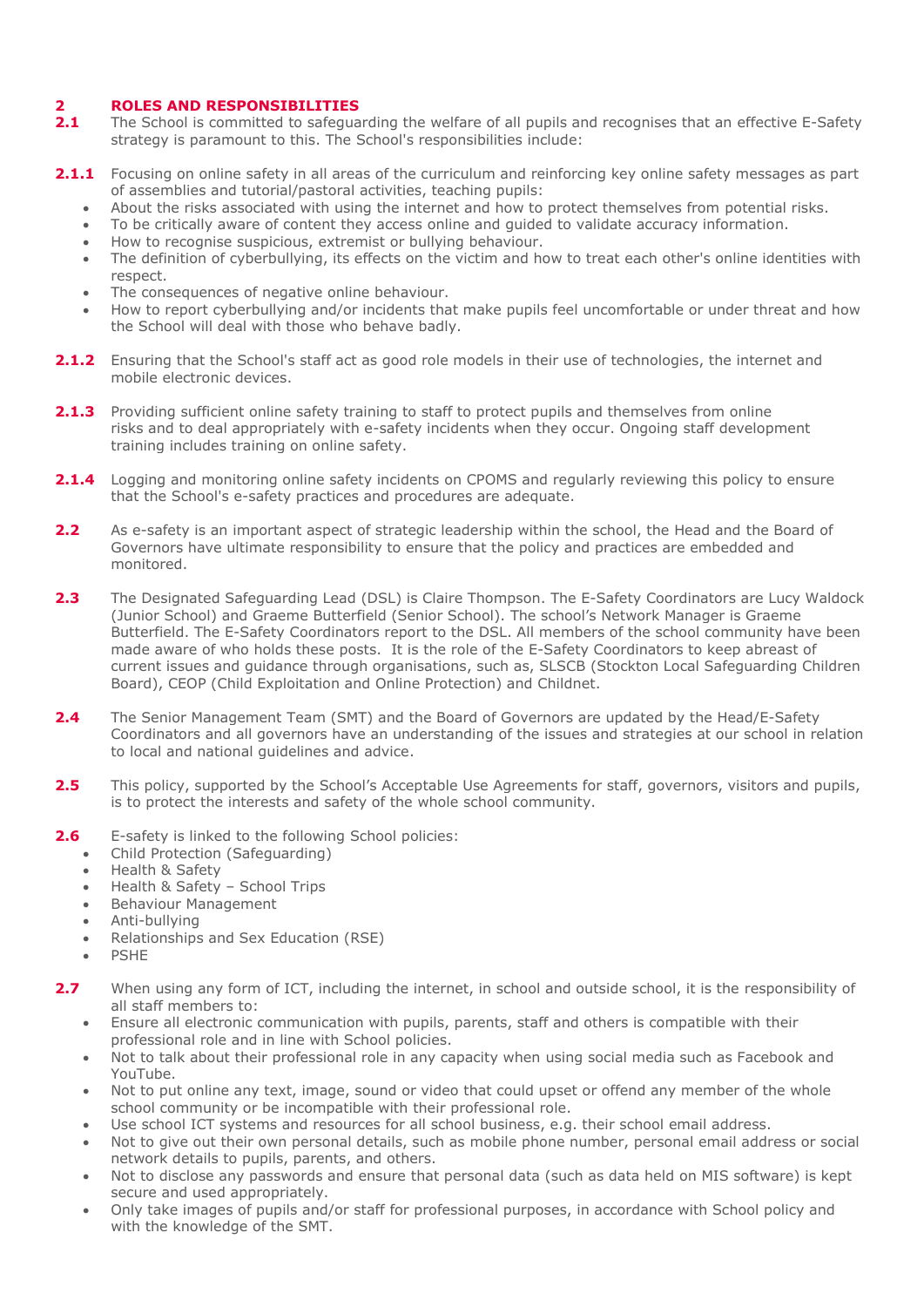- Not to browse, download, upload or distribute any material that could be considered offensive, illegal or discriminatory.
- Ensure that their online activity, both in school and outside school, will not bring Red House School or their professional role into disrepute.

# **3 MONITORING**

- **3.1** The Network Manager may inspect any ICT equipment owned or leased by the school at any time without prior notice.
- **3.2** The Network Manager may monitor, intercept, access, inspect, record and disclose telephone calls, emails, instant messaging, internet/intranet use and any other electronic communications (data, voice or image) involving Red House staff or contractors, without consent, to the extent permitted by law. This may be:
	- To confirm or obtain school business related information.
	- To confirm or investigate compliance with school policies, standards and procedures.
	- To ensure the effective operation of school ICT.
	- For quality control or training purposes; to comply with a Subject Access Request under the Data Protection Act 1998
	- To prevent or detect crime.
- **3.3** The Network Manager may, without prior notice, access the email account where applicable, of someone who is absent in order to deal with any business-related issues retained on that account.
- **3.4** All monitoring, surveillance or investigative activities are conducted by the Network Manager and comply with the Data Protection Act (1998), the Human Rights Act (1998), the Regulation of Investigatory Powers Act (2000) and the Lawful Business Practice Regulations (2000).
- **3.5** Please note that personal communications using School ICT may be unavoidably included in any business communications that are monitored, intercepted and/or recorded.

# **4 USE OF THE SCHOOL NETWORK AND INTERNET**

#### **4.1 Managing the Internet**

- The School provides pupils with supervised access to Internet resources, through the School's fixed and mobile internet connectivity.
- Staff will preview any recommended sites before use.
- Raw image searches are discouraged when working with pupils.
- If Internet research is set for homework, specific sites will be suggested that have previously been checked by the teacher. It is advised that parents check these sites the children are using and supervise this work. Parents will be advised to supervise any further research.
- All users must observe software copyright at all times. It is illegal to copy or distribute school software or illegal software from other sources.
- All users must observe copyright of materials from electronic resources.

# **4.2 Infrastructure**

- The School's internet access is controlled and monitored through the School's web filtering service. For further information relating to filtering please consult the Network Manager.
- Red House School is aware of its responsibility when monitoring staff communication under current legislation and takes into account the following:
	- o Data Protection Act (1998)
	- o The Telecommunications (Lawful Business Practice) (Interception of Communications) Regulations (2000)
	- o Regulation of Investigatory Powers Act (2000)
	- o Human Rights Act (1998)
- Staff and pupils are aware that school-based email and internet activity can be monitored and explored further, if required.
- The School does not allow pupils access to internet logs.
- The School uses management control tools for controlling and monitoring workstations.
- If staff or pupils discover an unsuitable site, the screen must be switched off/closed and the incident reported immediately to the E-Safety Coordinator/Network Manager or teacher as appropriate.
- It is the responsibility of the School, by delegation to the Network Manager, to ensure that anti-virus protection is installed and kept up-to-date on all school machines.
- Pupils and staff are not permitted to download Apps, programs or files on school-based technologies, without seeking prior permission from the Network Manager.
- If there are any issues related to viruses or anti-virus software, the Network Manager should be informed.

# **4.3** The following are not permitted:

- Damaging, degrading or disrupting computers, computer systems or computer networks or performance.
- Violating copyright laws.
- Using others' passwords.
- Trespassing in others' folders, work or files.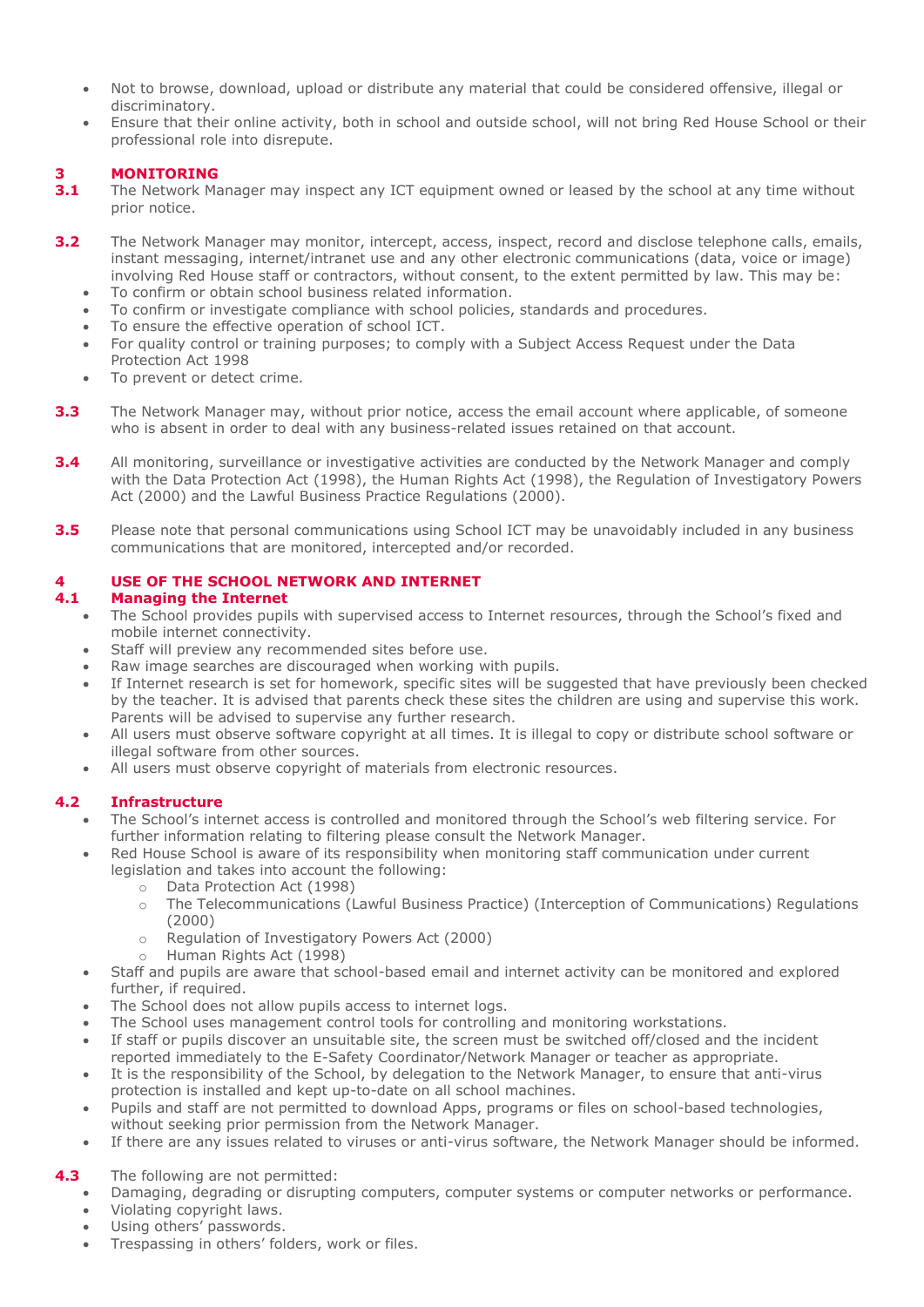- Intentionally wasting resources.
- Any act which results in upheld complaints to, or legal action against, the School.
- Using the School network for illegal activity.
- Viewing, retrieving, downloading or sharing any material which in the reasonable opinion of the Head and the SMT is unsuitable.
- Presenting documents compiled from Internet or School network resources as being the pupil's own work.
- Changing any of the computers' default settings, such as screensavers, backgrounds, folders, icons.
- Installing any software whatsoever.
- Circumvention of security or accounting provisions.
- The use of routers or dongles is banned in School, the access to WIFI rendering these devices unnecessary and a security risk to the School network.
- Malicious damage to or tampering with any system on the School network or changing of data.
- Transmission, creation or possession of threatening, extremist, defamatory or obscene material.
- Gaining unauthorised access to resources or websites by the use of internal/external wireless modems. Use of such devices to gain unfiltered access to the Internet is strictly forbidden.

# **5 ACCEPTABLE USE AGREEMENTS**

# **5.1 Junior School pupils (EYFS and Key Stage 1 & 2)**

- I will only use ICT in school for school purposes.
- I will only use my own school email address when emailing in school.
- I will only open email attachments from people I know, or who my teacher has approved.
- I will not tell other people my ICT passwords.
- I will only open/delete my own files.
- I will make sure that all ICT contact with other children and adults is responsible, polite and sensible.
- I will not deliberately look for, save or send anything that could be unpleasant or nasty. If I accidentally find anything like this I will tell my teacher immediately.
- I will not give out my own details such as my name, phone number or home address. I will not arrange to meet someone unless this is part of a school project approved by my teacher and a responsible adult comes with me.
- I will be responsible for my behaviour when using ICT because I know that these rules are to keep me safe.
- I will support the school approach to online safety and not deliberately upload or add any images, video, sounds or text that could upset any member of the school community
- I know that my use of ICT can be checked and that my parent contacted if a member of school staff is concerned about my E-Safety.

# **5.2 Senior School pupils (Key Stage 3 & 4)**

#### **5.2.1 Security and Privacy**

- I will not disclose my password to others, or use passwords intended for the use of others.
- I will not use the computers in a way that harasses, harms, offends or insults others.
- I will not attempt to bypass, security in place on the computers, or attempt to alter the settings.
- I will not download programs from the Internet nor have executable files in my network storage area.

#### **5.2.2 Internet**

- I will not access the Internet unless for study or for school authorised/supervised activities.
- I will not use the Internet to obtain, download, send, print, display or otherwise transmit or gain access to materials which are unlawful, obscene or abusive.
- I will respect the work and ownership rights of people outside the school, as well as other students or staff. This includes abiding by copyright laws.
- I will not engage in 'chat' activities over the Internet.
- I will use my school Office 365 account for study or for school authorised activities only.

# **5.2.3 Electronic Devices**

- I will use school iPads, Chromebooks, laptops or other electronic devices brought from home, such as smartphones, for educational purposes only.
- This includes the taking of pictures, and communications using these devices.
- **5.2.4** A breach of the above will act as a failure to comply with the School's E-Safety and Pupil Acceptable Use of ICT Policy relating to the use of ICT facilities and electronic devices in school, and disciplinary action will be taken.

#### **5.3 Staff, Governors and Visitors**

- **5.3.1** ICT (including data) and the related technologies such as email, the internet and mobile devices are an expected part of our daily working life in school.
- **5.3.2** This policy is designed to ensure that all staff are aware of their professional responsibilities when using any form of ICT. All staff are expected to sign this policy and adhere at all times to its contents.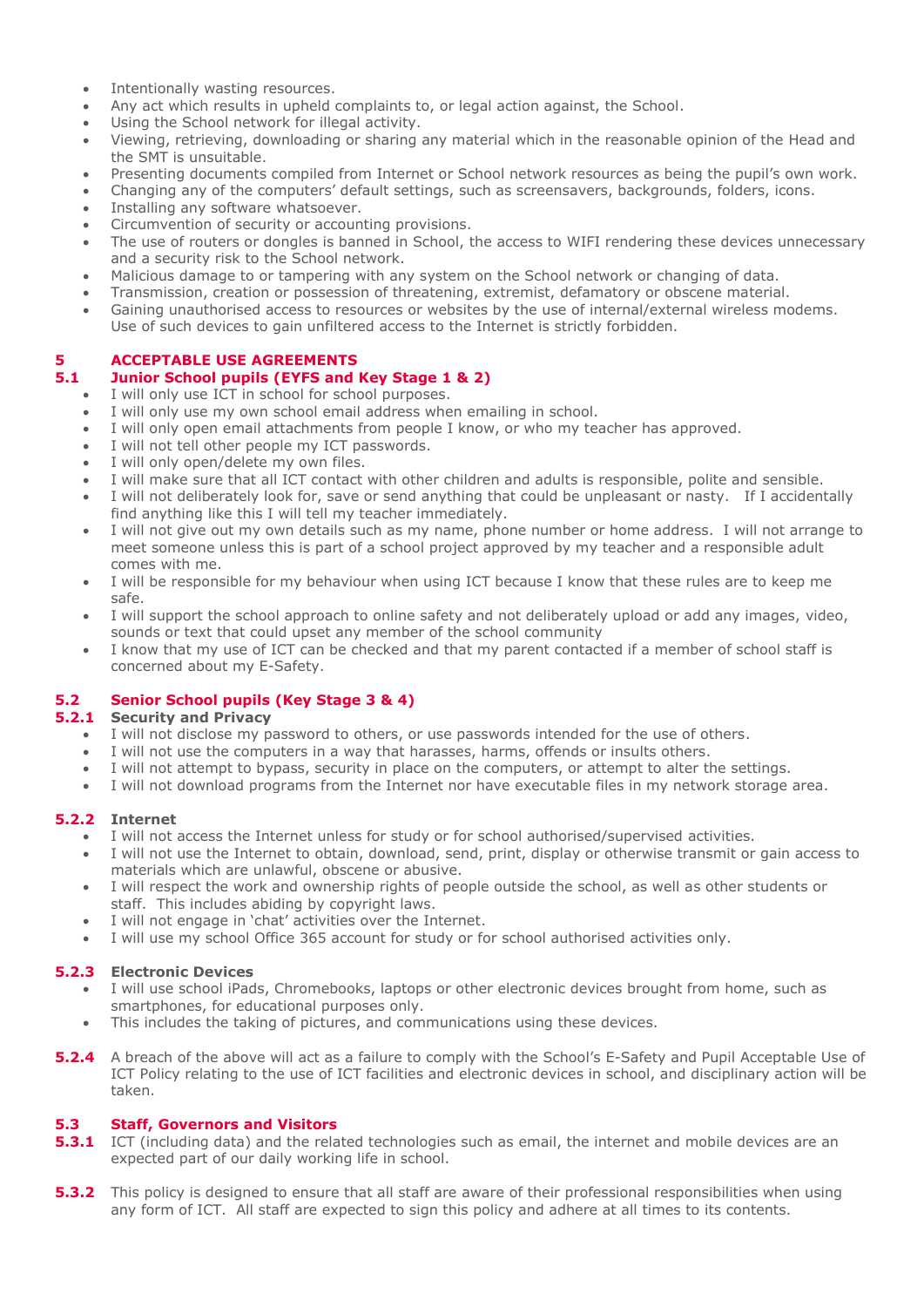- **5.3.3** Any concerns or clarification should be discussed with Mrs Lucy Waldock (Junior School) or Mr Graeme Butterfield (Senior School), the School's E-Safety Coordinators or the Head.
- **5.3.4** I agree to the following:
	- I will use the school's email/internet/intranet/learning platform and any related technologies for professional purposes.
	- I will comply with the ICT system security and not disclose any passwords provided to me by the school or other related authorities.
	- I will ensure that all electronic communications with pupils and staff are compatible with my professional role.
	- I will not give out my own personal details, such as mobile phone number and personal email address, to pupils.
	- I will not accept as friends current pupils on a personal social network site.
	- I will only use the approved, secure email system(s) for any school business.
	- I will ensure that personal data (such as data held on MIS software) is kept secure and is used appropriately, whether in school, taken off the school premises or accessed remotely.
	- I will not install any hardware of software without permission of the Network Manager.
	- I will not browse, download, upload or distribute any material that could be considered offensive, illegal or discriminatory.
	- Images of pupils and/or staff will only be taken, stored and used for professional purposes in line with school policy and with written consent of the parent or staff member. Images will not be distributed outside the school network without the permission of the parent, member of staff or Head.
	- I will not use personal digital equipment, such as mobile phones and cameras, to record images of pupils unless using school owned storage devices, e.g. SD cards, or with the permission of the Head.
	- I will support the school approach to online safety and not deliberately upload or add any images, video, sounds or text that could upset or offend any member of the school community
	- I understand that all my use of the Internet and other related technologies can be monitored and logged and can be made available, on request, to my Line Manager or Head.
	- I will respect copyright and intellectual property rights.
	- I will ensure that my online activity, both in school and outside school, will not bring my professional role into disrepute.
	- I will support and promote the school's E-Safety and Pupil Acceptable Use of ICT and Data Protection policies and help pupils to be safe and responsible in their use of ICT and related technologies.
	- I understand this forms part of the terms and conditions set out in my contract of employment.

#### **5.4 The implementation of the Acceptable Use Agreement**

- **5.4.1** A copy of the Acceptable Use Agreement rules will be sent to parents each year.
- **5.4.2** Class teachers (Junior School) and Form Tutors (Senior School) will discuss the Acceptable Use Agreement with pupils at the start of each academic year.
- **5.4.3** As part of the induction process, all new staff, governors and visitors who have been provided with access to the School's network, will be issued with the Acceptable Use Agreement, which they will be expected to sign. A copy of this will be kept within staff files by the Head of Finance and Compliance.
- **5.4.4** A copy of the E-Safety and Pupils Acceptable Use of ICT Policy is on the School website.

#### **6 MOBILE PHONES**

#### **6.1 Protocol in School**

- **6.1.1** Pupils from Year 6 upwards to Year 11 are allowed to bring a mobile to school. This includes:
	- Pupils travelling to school by themselves.
		- Pupils travelling by car by their parents.
		- Pupils travelling to school via Red House organised transport.
- **6.1.2** Pupils in the Junior School (Nursery-Year 5) are not permitted to bring a mobile phone into School.
- **6.1.3** Pupils from Year 6 to Year 10 must hand their mobile phone in to their Form Tutor at 8.35am, at the start of morning registration, and must collect them from the School Office at the end of the school day, unless they are given express permission by a staff member to use them in a lesson. Their mobile phones must be switched off and will be stored in a 'form' box in the School Office during the day.
- **6.1.4** Pupils in Year 11 may keep their mobile phone about their person but they must be turned off during lesson times and at break time. The exception is that Year 11 pupils may use their phones at lunch time between 1.00-1.30pm when in the Year 11 Common Room (Room Q).
- **6.1.5** Pupils in Years 6-11 who are attending Before School Care, Tea and Prep or a co-curricular club after school, may have their mobile phone in their pocket. However, the phone must be switched off.
- **6.1.6** Parents of all Red House pupils, wishing to contact their children in an emergency, should always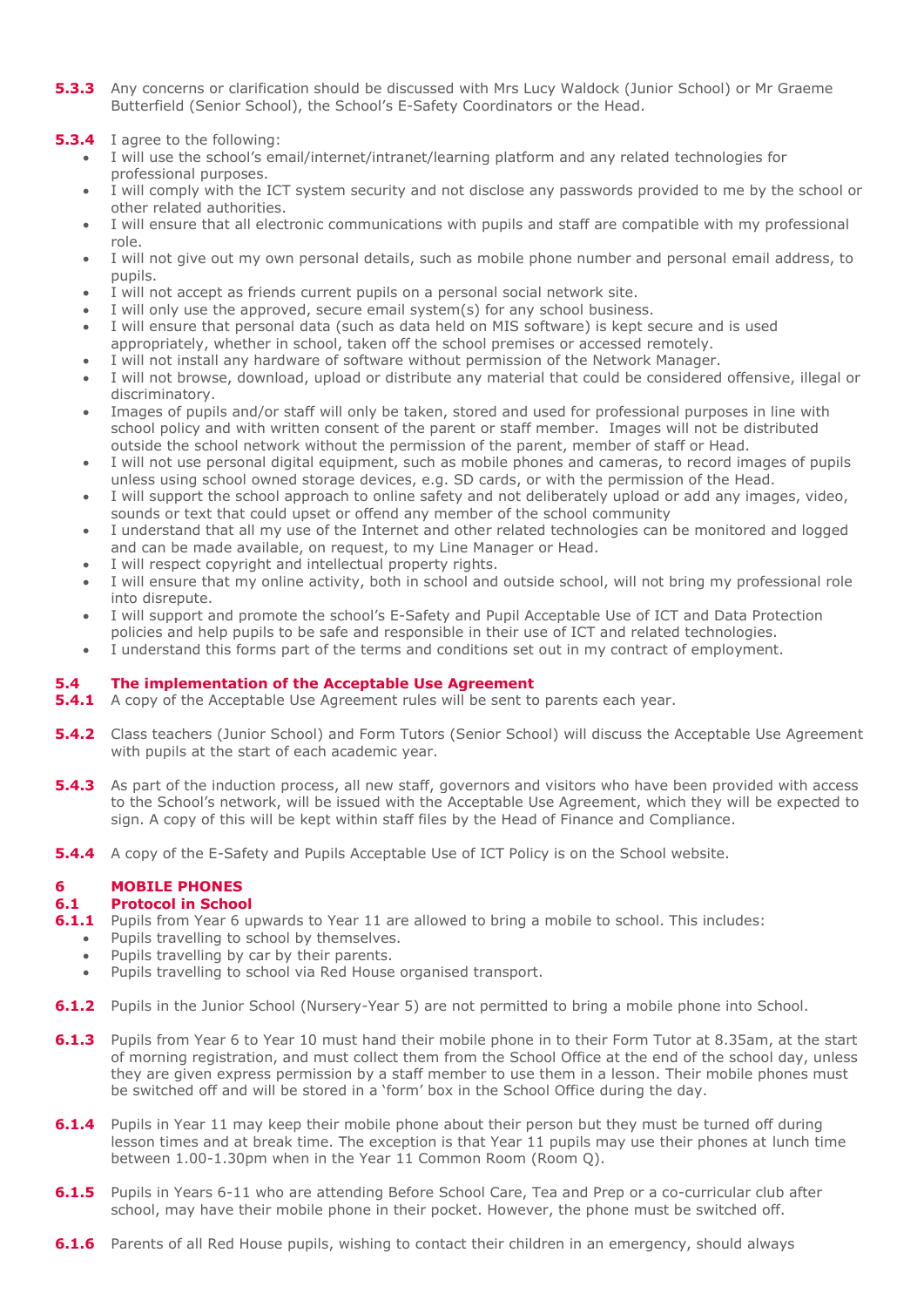telephone the School Office and a message will be relayed promptly.

- **6.1.7** If a pupil feels unwell during the school day, they must ask permission from their class teacher to go to the School Office to report their illness to Miss Ward. Miss Ward will then contact the parents directly. Pupils are not permitted to use their mobile phones to call their parents.
- **6.1.8** In emergencies, pupils may request to use the school telephone. For example, if they've forgotten an essential piece of school equipment or medication.
- **6.1.9** Parents must use the School Office as the first point of contact if they need to get in touch with their child during the school day. They must not try to contact their child on their personal mobile during the school day.
- **6.1.10** Pupils may not bring mobile phones, Smart Watches or any other wearables into examination rooms under any circumstances. If brought to the exam room by the pupil, they must be handed in before and then collected after the examination at the door.
- **6.1.11** Pupils permitted to bring mobile phones onto School premises may only use it during School hours with express permission from their subject teacher, their form tutor, their Head of Years, or a member of the Senior Management Team (SMT) and they may be supervised.
- **6.1.12** Pupils must not use mobile phones in any manner which in the reasonable opinion of the Head is inappropriate. Certain types of conduct, bullying or harassment can be classified as criminal conduct.

#### **6.2 Mobile Phone use on fixtures, school visits and residential trips**

- **6.2.1** Pupils in the Junior School (Nursery-Year 5) are not permitted to take a mobile phone on a sports fixture, school visit or a residential trip.
- **6.2.2** For pupils in Years 6-10, mobile phone use by pupils on sports fixtures, educational visits and residential trips is at the discretion of the member of staff leading the activity, and the expectations of the School must be explained to the pupils ahead of the activity taking place.
- **6.2.3** Pupils in Year 11 are permitted to take a mobile phone on a sports fixture, school visit or a residential trip. The member of staff leading the activity, and the expectations of the School must be explained to the pupils ahead of the activity taking place.

#### **6.3 Sanctions for inappropriate mobile phone use**

- **6.3.1** The School takes such conduct extremely seriously, and will involve the police or other agencies as appropriate. Such conduct includes, but is not limited to:
	- Sending/sharing of nude images.
	- Upskirting.
	- Threats of violence or assault.
	- Abusive calls, emails, social media posts or texts directed at someone on the basis of someone's ethnicity, religious beliefs or sexual orientation.
- **6.3.2** The School reserves the right to confiscate a pupil's mobile phone for a specified period of time if the pupil is found to be in breach of this policy. Schools are permitted to confiscate phones from pupils under sections 91 and 94 of the Education and Inspections Act 2006. If they are confiscated, the pupils will receive a sanction (demerit) in line with our Behaviour Management Policy.
- **6.3.3** School staff have the power to search pupils' phones, as set out in the Department of Education's (DfE) guidance on Searching, Screening and Confiscation at School (updated January 2018). The DfE guidance allows schools to search a pupil's phone if we have reason to believe the phone contains pornographic images, or if it is being/has been used to commit an offence or cause personal injury.
- **6.3.4** The pupil may also be prevented from bringing a mobile phone into the School temporarily or permanently and at the sole discretion of the Head.

#### **6.4 Mobile phone loss, theft or damage**

- **6.4.1** Pupils bringing phones in to school must ensure that phones are appropriately labelled/identifiable.
- **6.4.2** Pupils must secure their phones as much as possible, including using passwords or pin codes to protect access to the phone's functions.
- **6.4.3** The School accepts no responsibility for mobile phones that are lost, damaged or stolen on school premises or transport, during school visits or trips, or while pupils are travelling to and from school.
- **6.4.4** Confiscated phones will be stored in the Deputy Head's (Head of the Senior School) office in a secure location until collected by the pupil at the end of the school day.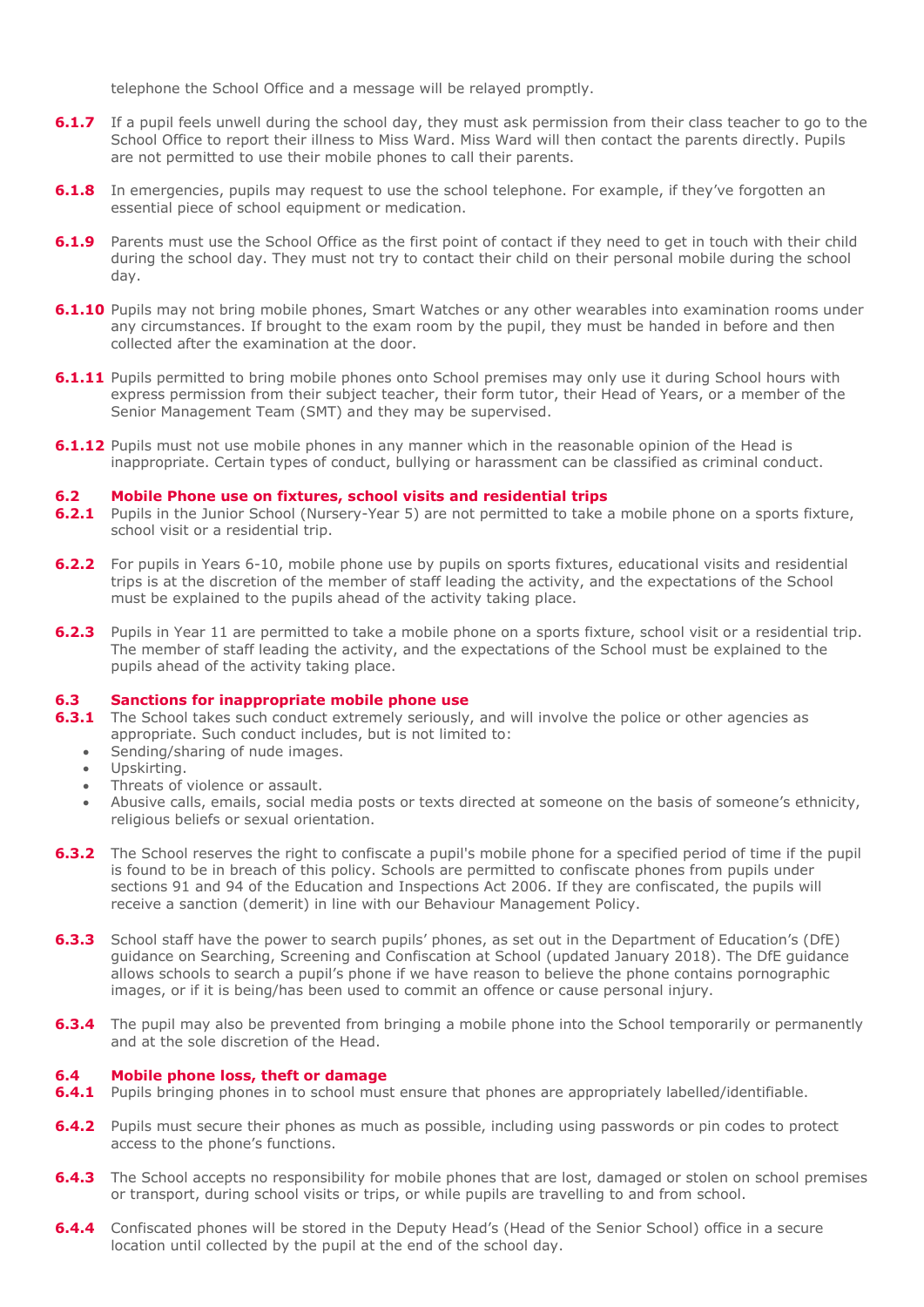**6.4.5** Lost phones should be returned to the School Office. The school will then attempt to contact the owner.

# **7 EMAIL**

# **7.1 Managing email**

- The School gives all staff their own email account to use for all school business as a work based tool. This is to protect staff, minimise the risk of receiving unsolicited or malicious emails and avoids the risk of personal profile information being revealed.
- It is the responsibility of each account holder to keep the password secure. For the safety and security of users and recipients, all mail is filtered and logged; if necessary email histories can be traced. The school email account should be the account that is used for all school business.
- Under no circumstances should staff contact pupils, parents or conduct any school business using personal email addresses.
- The School requires a standard disclaimer to be attached to all email correspondence, stating that, 'the views expressed are not necessarily those of Red House School'.
- All emails should be written and checked carefully before sending, in the same way as a letter written on school headed paper.
- Pupils may only use school approved accounts on the school system and only under teacher supervision for educational purposes.
- Emails created or received as part of your school job will be subject to disclosure in response to a request for information under the Freedom of Information Act (2000). You must therefore actively manage your email account by organising email into folders and carry out frequent house-keeping on all folders and archives.
- Pupils have their own individual school issued accounts from Years 2-11. This is the core mode of electronic communication between staff and pupils. Pupils are encouraged to use this account and to check it on a daily basis.
- Pupils should not communicate with staff using private email accounts.
- Staff must inform (the E-Safety Coordinator/Network Manager) if they receive an offensive email.
- Pupils are introduced to email as part of the ICT/Computing/Computer Science Scheme of Work.
- Staff must check their emails regularly, i.e. daily during term time, and if appropriate to their role, activate your 'out-of-office' notification when away for extended periods.
- Never open attachments from an untrusted source; consult the Network Manager first.

# **8 CAMERA, PHOTOGRAPH AND VIDEO PROTOCOL**

# **8.1 Taking of Images and Film**

- Using photographic material of any kind to bully, harass or intimidate others will not be tolerated and will constitute a serious breach of discipline.
- Pupils in Years 6-10 are not allowed to operate mobile phones during school hours. They may only use cameras or other devices with the capability for recording and/or storing still or moving images with the express permission of the member of staff in charge and with the permission of those appearing in the image.
- Pupils in Year 11 may take images with cameras or mobile electronic devices with a camera facility only with the express permission of all those appearing in the image. This may only take place in the Year 11 Common Room (Room Q) at lunchtime between 1.00-1.30pm.
- All pupils must allow members of the School's SMT to access images stored on mobile phones and/or cameras and must delete images if requested to do so. This would only be done if the School had reason to believe that the image constitutes a breach of School discipline. This is in accordance with the DfE's guidance on Searching, Screening and Confiscation at School (2018).
- Posting of photographic material or videos, which in the reasonable opinion of the Head or a member of the School's SMT is considered to be offensive on websites such as YouTube, Instagram, Tik Tok, Facebook, Twitter etc. is a serious breach of discipline and will be subject to disciplinary procedures whatever the source of the material. This is the position whether the device used is a School computer, or a device operated elsewhere including the pupil's home.
- Cameras and mobile electronic devices with a camera facility may be confiscated and searched in appropriate circumstances, as per sections 91 and 94 of the Education and Inspections Act 2006 and the School's Behaviour Management Policy.
- If the Head or a member of the School's SMT has reasonable grounds to believe that a pupil's camera or mobile electronic device contains images, text messages or other material that may constitute evidence of criminal activity, they may hand the device to the Police for examination.
- Use of cameras or any mobile electronic devices with camera facilities in breach of this policy may result in confiscation of the equipment until the end of term and the pupil may be permanently banned from bringing a camera or mobile electronic device onto School premises in future.

# **8.2 Consent of Adults Who Work at the School**

**8.2.1** Permission to use images of all staff who work at the school is sought on induction and a copy is located in the personnel file.

# **8.3 Publishing Pupil's Images and Work**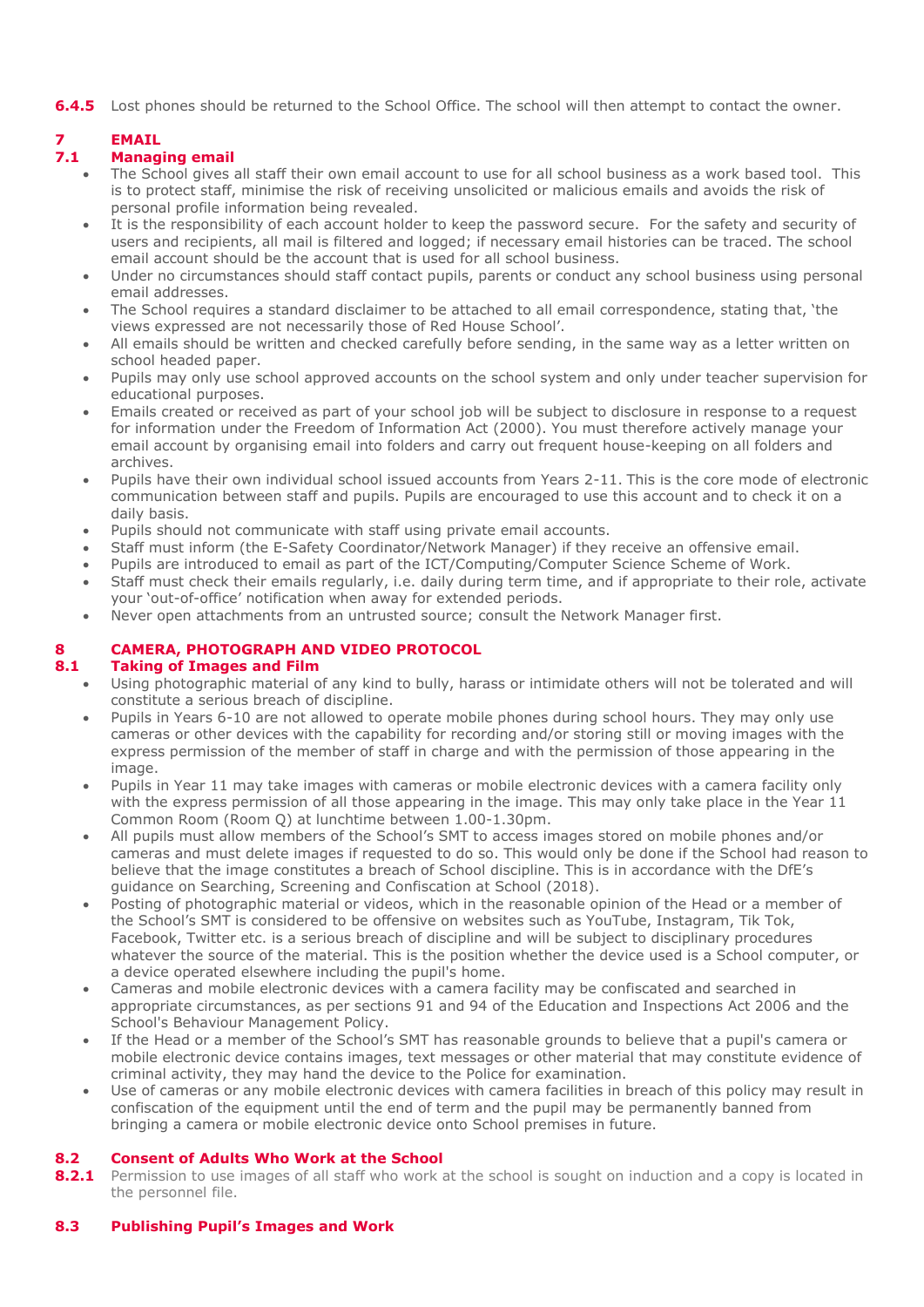- On a child's entry to the school, all parents, as part of the Parental Contract, are asked to give permission to use their child's photos or images.
- Pupils' names will not be published alongside their image and vice versa. Email and postal addresses of pupils will not be published. Pupils' full names will not be published.
- Only the Head of Marketing or the Head's PA have authority to upload to the School website.

## **8.4 Storage of Images**

- Images/films of children are stored on the school's network and secure cloud-based server.
- Pupils and staff are not permitted to use personal portable media for storage of images (e.g. USB sticks) without the express permission of the Head.
- Rights of access to this material are restricted to the teaching staff and pupils within the confines of the school network or other online school resource.
- Staff have the responsibility of deleting the images when they are no longer required.

#### **8.5 Webcams and Closed-Circuit Television (CCTV)**

- The school uses CCTV for security and safety. Notification of CCTV use is displayed at the front of the school.
- We do not use publicly accessible webcams in school.
- Webcams in school are only ever used for specific learning purposes.
- Misuse of the webcam by any member of the school community will result in sanctions (as listed under the 'inappropriate materials' section of this document).
- Further information on the use of CCTV can be found in Appendix 3.

#### **8.6 Video Conferencing and Remote Lessons**

- The school uses Microsoft Teams for virtual meetings and lessons.
- This is covered by the Remote Teaching & Learning Guidelines.

# **9 PUPIL PERSONAL SAFETY**

**9.1** Pupils must not:

- Use any type of social media to interact with people that they do not know in person.
- Reveal their home address, image, or phone numbers, or those of other pupils or of staff when online. They must use school addresses and phone numbers only.
- Arrange to meet someone that they have only met on the Internet or by email or in a chat room.
- Share their network password or allow others to use it.

#### **9.2** Pupils must:

- Use only their account and keep their password private.
- Create a strong password and change their password regularly.
- Report to an ICT Coordinator, teacher or Network Manager any unsolicited email, security problems, any unpleasant or inappropriate material, messages, or anything that makes them feel uncomfortable when online.
- Use social and blogging websites with great care being aware of the dangers that can be associated with posting pictures, text, opinions, videos and communications online.
- Make themselves aware of the security settings available when using social and blogging websites to protect personal information which is published online.

#### **10 CYBERBULLYING**

- 10.1 Cyberbullying is the use of ICT, particularly mobile electronic devices and the Internet, deliberately to upset someone else.
- **10.2** Any behaviour which seeks to intimidate or humiliate and which is repeated, intentional, malicious, such as to cause distress, unhappiness or insecurity, is strictly forbidden.
- 10.3 Use of electronic devices of any kind to bully, harass or intimidate others will not be tolerated and will constitute a serious breach of discipline.

#### **10.4** Pupils should remember the following:

- Always respect others be careful what you say online and what images you send.
- Think before you send whatever you send can be made public very quickly and could stay online forever. Do not retaliate or reply online.
- Save the evidence learn how to keep records of offending messages, pictures or online conversations. Ask someone if you are unsure how to do this. This will help to evidence what is happening and can be used by the School to investigate the matter.
- Block the bully. Most social media websites and online or mobile services allow you block someone who is behaving inappropriately.
- It is important to act. In the event that a pupil witnesses cyberbullying, it is important to support the victim and report the bully. If any pupil thinks that they, or another person, is being bullied, they should talk to a teacher or any trusted adult about the incident as soon as possible. For further guidance, see the School's Antibullying Policy.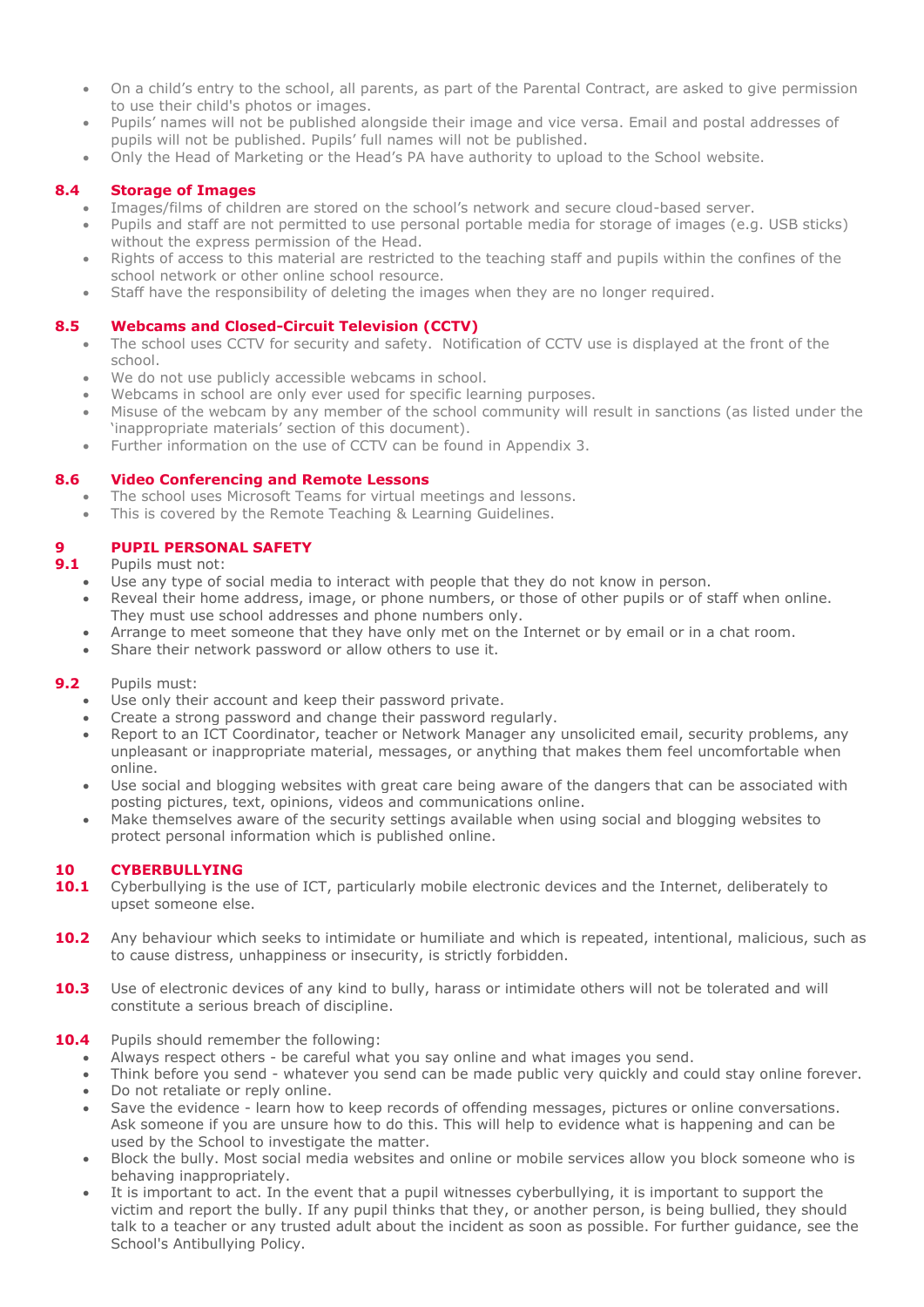- **10.5** The website<http://www.digizen.org/kids/> also provides useful support and resources to pupils who may feel uncomfortable with their use of the Internet. Other useful resources include:
	- <https://www.internetmatters.org/>
	- <https://www.ceop.police.uk/safety-centre/>
	- <https://www.issuesonline.co.uk/subscription/login>
	- <http://www.saferinternet.org.uk/>
	- [http://www.kidsmart.org.uk](http://www.kidsmart.org.uk/)
	- <http://www.safetynetkids.org.uk/>
	- <http://www.safekids.com/>
	- [http://www.thinkuknow.co.uk](http://www.thinkuknow.co.uk/)

## **11 SAFEGUARDING AND PREVENT**

- 11.1 The School recognises that it has a duty under Section 26 of the Counter-Terrorism and Security Act (2015) to have due regard to the need to prevent people from being drawn into terrorism and to promote and safeguard the welfare of children and vulnerable adults (Education Act 2002, KCSIE 2021).
- **11.2** Staff are responsible for the wellbeing of the pupils and must ensure age appropriate material only is accessible via the school network by the use of filters.
- **11.3** Any member of staff who feels someone is showing an interest in extremist, abusive or inappropriate material should report this to the DSL in the first instance. Any member of staff who believes pupils have access to inappropriate material should report this to an ICT Coordinator/Network Manager.

# **12 SOCIAL MEDIA**

## **12.1 School/staff use of social media**

- Our school uses Facebook and Twitter to communicate with parents. The Head of Marketing and Marketing Assistant are responsible for all postings on these technologies and on Facebook and other social media sites e.g. Twitter, Instagram and LinkedIn, monitors responses from others.
- Staff are not permitted to access their personal social media accounts using school equipment or their personal equipment during school hours.
- Staff are able to setup social media accounts, using their school email address, in order to be able to teach pupils the safe and responsible use of Facebook or other applications.
- Staff may, with the Head's permission, set up departmental social media accounts to promote the School.
- Staff may interact with School social media accounts i.e. liking on Facebook or retweeting on Twitter using their personal social media accounts. However, they should be aware that in doing so they will enable visitors to visit their own accounts and therefore privacy settings should be set to reflect this possibility.
- Staff may not mention the personal social media accounts of pupils or staff via any School social media account, as this exposes the account to the School's followers and may give visitors access to the account mentioned.
- Third party organisations that visit Red House School cannot take photographs of pupils and use them on their social media channels.
- The School may interact via social media with parents, prospective parents and past pupils. Interactions can include photographs; however, pupils must not be identifiable by their full name.
- The School can interact via social media with third party organisations, such as clubs which pupils attend outside of School. Interactions can include photographs; however, pupils must not be identifiable by their full name.
- Staff, governors, pupils, and parents are regularly provided with information on how to use social media responsibly and what to do if they are aware of inappropriate use by others.
- Staff, governors, pupils, and parents are aware that the information, comments, images and video they post online can be viewed by others, copied and stay online forever.
- Staff, governors, pupils, and parents are aware that their online behaviour should at all times be compatible with the law.
- The School does not permit staff to accept as friends, current pupils on a personal social network site.

# **12.2 Pupil use of social media**

- The use of social networking sites such as Facebook, Twitter, TikTok or similar sites is prohibited during the school day. The only exception is for Year 11 pupils between 1.00-1.30pm in the Year 11 Common Room (Room Q).
- Pupils must never make contact or chat to anyone who is not known to them and only invite known friends to chat rooms or alike.
- Pupils should only accept friendship requests from people they know in real life.
- 'Friend' requests must not be made to or by members of the School's staff.
- Pupils must consider how the images they share or comments they make may be used or viewed by others. Abusive or bullying language must never be used, nor should any other inappropriate language or comments be made.
- Pupils must not make comments about the School, staff members, other pupils or any other person that could be considered as defamatory or which could bring the School into disrepute. Behaviour of this kind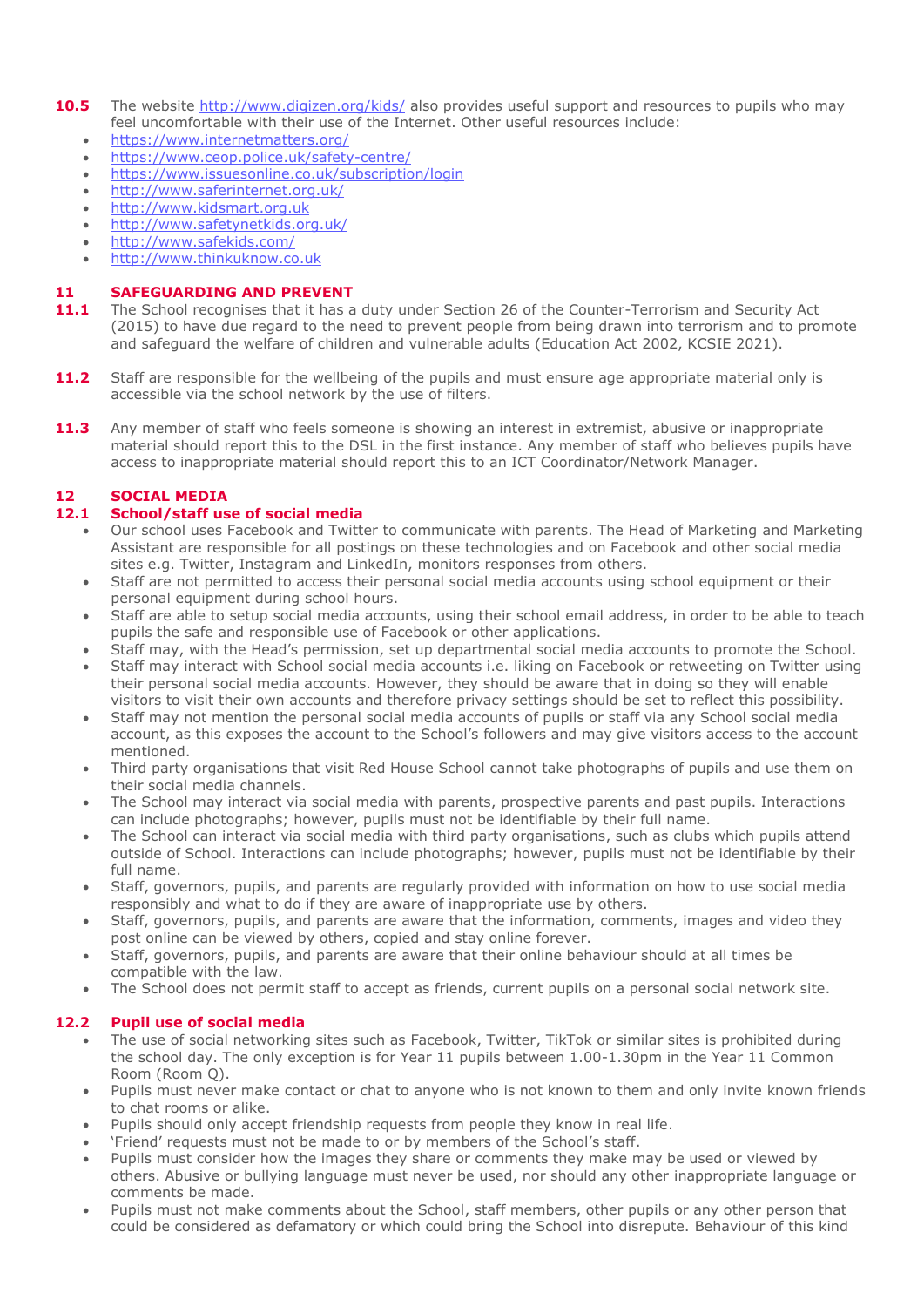will result in disciplinary action being taken in accordance with this policy and the School's Behaviour Management Policy.

 Inappropriate use of social networking sites may be reported to the site hosting it and inappropriate posts removed.

#### **13 E-SAFETY IN THE CURRICULUM**

- 13.1 ICT and online resources are increasingly used across the curriculum. We believe it is essential for e-safety guidance to be given to the pupils on a regular and meaningful basis.
- **13.2** E-Safety is embedded within our curriculum and we continually look for new opportunities to promote esafety.
- **13.3** The School has a framework for teaching internet skills in ICT/Computing and Computer Science lessons.
- **13.4** The School provides opportunities within a range of curriculum areas to teach about e-safety. For example, in assemblies and in PSHE/RSE lessons.
- **13.5** Educating pupils about the online risks that they may encounter outside school is done when opportunities arise and as part of the E-Safety curriculum. For example, in assemblies and in PSHE/RSE lessons.
- **13.6** Pupils are aware of the relevant legislation when using the internet such as data protection and intellectual property which may limit what they want to do but also serves to protect them.
- **13.7** Pupils are taught about copyright, respecting other people's information, safe use of images and other important areas through discussion, modeling and appropriate activities.
- **13.8** Pupils are aware of the impact of cyberbullying and know how to seek help if they are affected by any form of online bullying.
- **13.9** Pupils are also aware of where to seek advice or help if they experience problems when using the internet and related technologies; i.e. parent, teacher/trusted staff member, or an organisation such as Cybermentors, Childline or the CEOP report abuse button.
- **13.10** Our staff receive regular information and training on E-Safety.
- **13.11** New staff receive information on the School's Acceptable Use Agreement as part of their induction.
- **13.12** All staff have been made aware of their individual responsibilities relating to the safeguarding of children within the context of e-safety and know what to do in the event of misuse of technology by any member of the school community.
- **13.13** All staff are encouraged to incorporate e-safety activities and awareness within their curriculum areas.
- **13.14** We manage the School e-safety messages via the following methods:
	- Embedding the e-safety messages across the curriculum whenever the internet and/or related technologies are used.
	- Class teachers and Form Tutors introduce the e-safety and Pupil Acceptable Use of ICT Policy to the pupils at the start of each school year.
	- E-safety posters are prominently displayed around school, on both sites.
	- Safer Internet Day is marked across the School on both sites every year.

#### **14 GUIDANCE FOR PARENTS**

- **14.1** The School expects parents and quardians to:
	- Promote online safety and to support the School in the implementation of this policy and report any concerns in line with the School's policies and procedures.
	- Talk to their child to understand the ways in which they are using the internet, social media and their mobile devices and promote responsible behaviour.
	- Encourage their child to speak to someone if they are being bullied or need support.
	- Encourage their child to adheres to this policy.

#### **14.2** Useful resources for parents include:

- [www.internetmatters.org](http://www.internetmatters.org/)
- [www.commonsensemedia.org](http://www.commonsensemedia.org/)
- [www.thinkuknow.co.uk](http://www.thinkuknow.co.uk/)
- [www.safeinternet.org.uk](http://www.safeinternet.org.uk/)
- **14.3** If parents have any concerns or require any information about online safety, they should contact the Head of the Junior School (for pupils in Nursery to Year 5) and the Deputy Head and Head of the Senior School (for pupils in Years 6-11).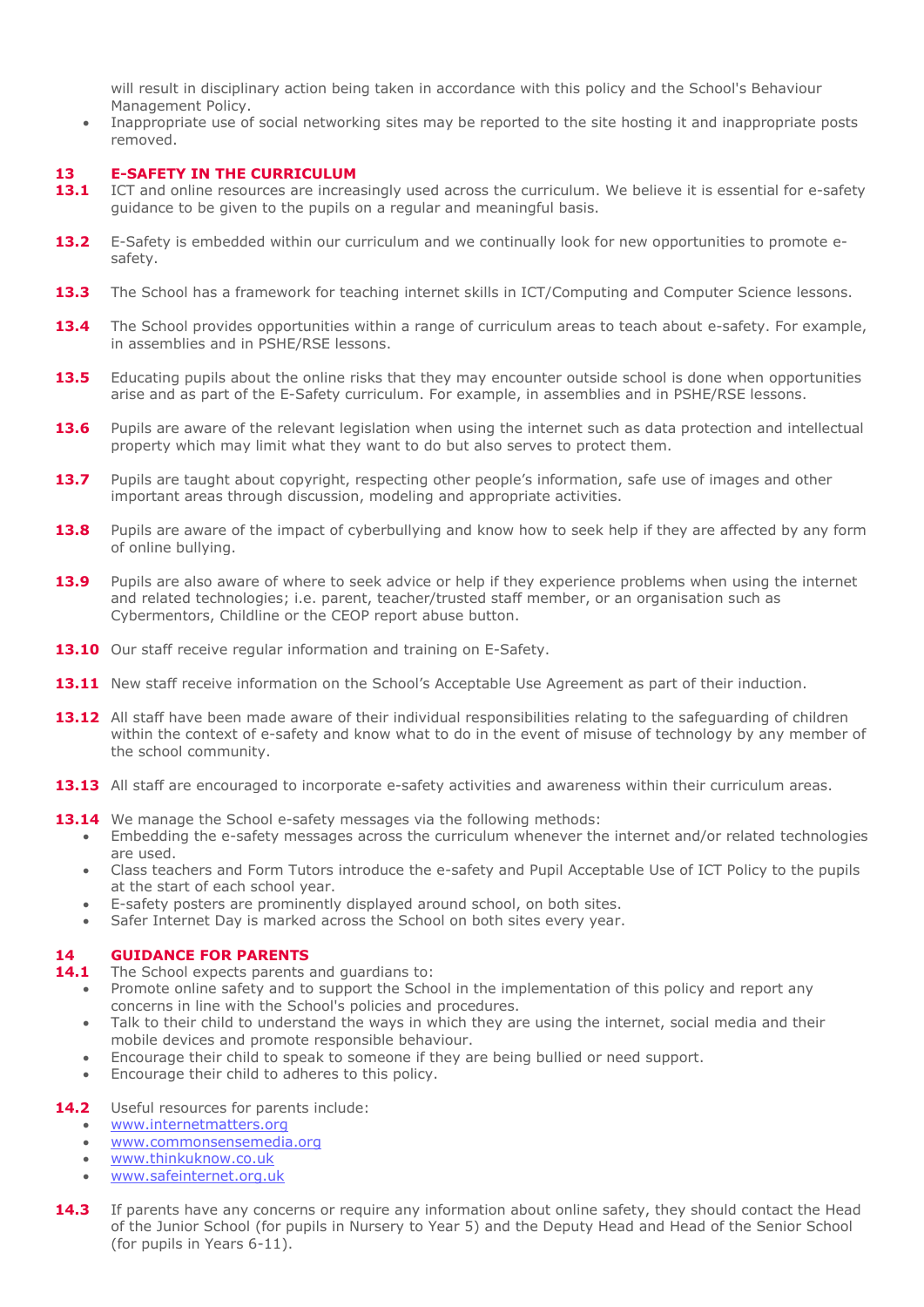#### **15 PROCEDURES**

- **15.1** Pupils are responsible for their actions, conduct and behaviour on the internet in the same way that they are responsible during lessons or at break or lunch time.
- **15.2** Use of technology should be safe, responsible and legal. Violations of the rules in this policy will be dealt with in accordance with the School's Behaviour Management Policy.
- **15.3** Bullying incidents involving the use of technology will be dealt with under the School's Anti-bullying Policy.
- **15.4** If there is a suggestion that a child is at risk of abuse or significant harm, the matter will be dealt with under the School's Child Protection (Safeguarding) Policy.
- **15.5** If a pupil is worried about something that he/she has seen on the internet, he/she should talk to a teacher about it as soon as possible.

#### **16 SANCTIONS**

- 16.1 Violations of the rules in this policy will result in a temporary or permanent ban from the School network.
- 16.2 Additional disciplinary action may be added in line with existing practice on inappropriate language or behaviour in accordance with the School's Behaviour Management Policy, including confiscation of devices and, in the most serious cases, external suspension or expulsion.
- **16.3** Any action taken will depend on the seriousness of the offence. When applicable, the Police or local authorities may be involved.
- **16.4** The School reserves the right to charge a pupil or his/her parents for any costs incurred to the School, or to indemnify any significant liability incurred by the School, as a result of a breach of this policy.

#### **17 MONITORING AND REVIEW**

- 17.1 All serious online safety incidents will be logged on CPOMS.
- **17.2** The Network Manager and the Designated Safeguarding Lead have responsibility for the implementation and annual review of this policy and will consider the record of online safety incidents and new technologies, with the Safeguarding team where appropriate, to decide whether or not existing security and e-safety practices and procedures are adequate.
- **17.3** The Head will report, annually, to the Board of Governors on the effectiveness of the School's E-Safety and Pupil Acceptable Use of ICT Policy.

Reviewed by Dr R Ashcroft May 2022

Ratified by the Board of Governors June 2022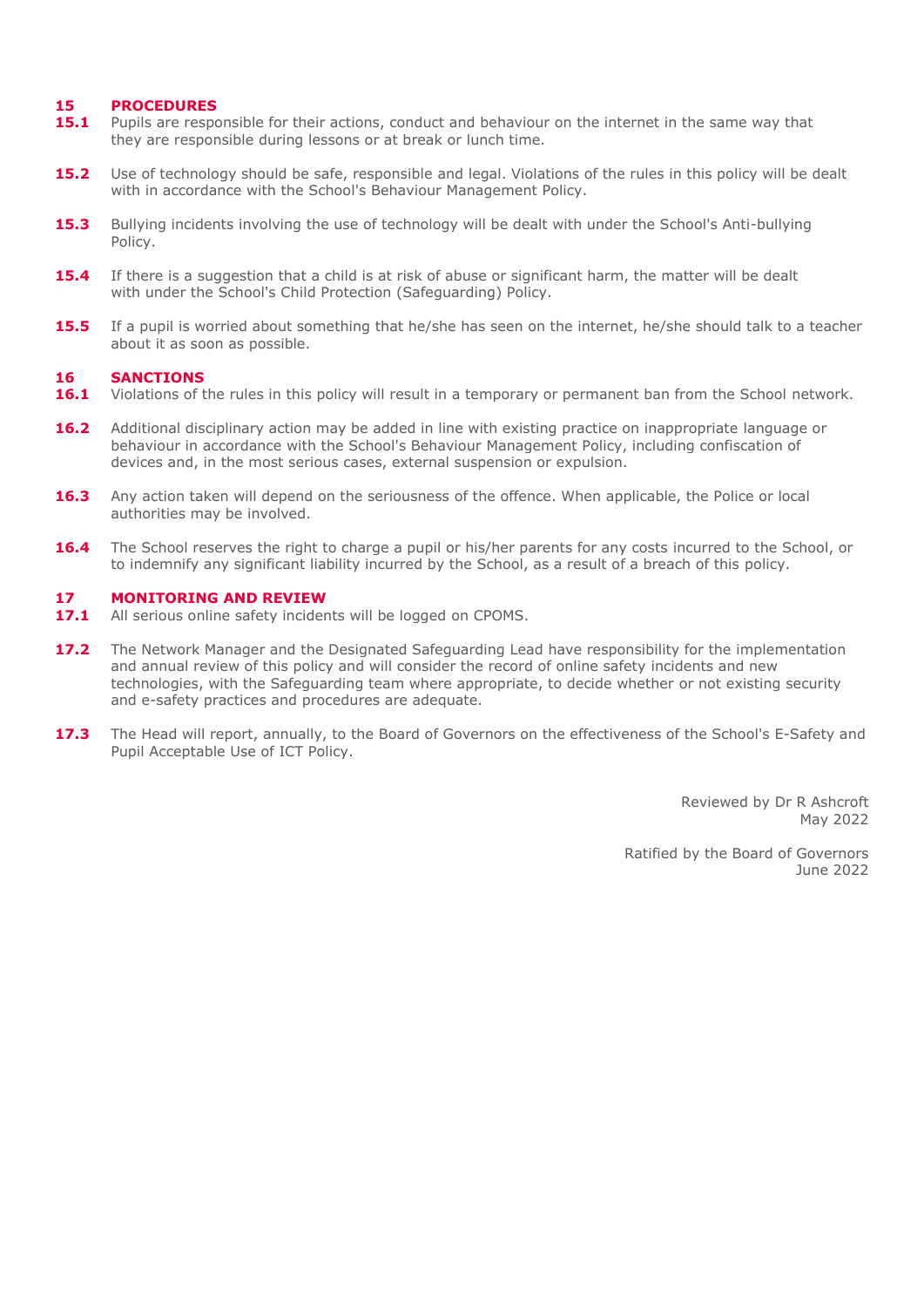#### **APPENDIX 1: CURRENT LEGISLATION**

#### **Acts Relating to Monitoring of Staff email**

#### **Data Protection Act 1998**

The Act requires anyone who handles personal information to comply with important data protection principles when treating personal data relating to any living individual. The Act grants individuals rights of access to their personal data, compensation and prevention of processing.

<http://www.hmso.gov.uk/acts/acts1998/19980029.htm>

## **The Telecommunications (Lawful Business Practice) (Interception of Communications) Regulations 2000**

<http://www.hmso.gov.uk/si/si2000/20002699.htm>

#### **Regulation of Investigatory Powers Act 2000**

Regulating the interception of communications and making it an offence to intercept or monitor communications without the consent of the parties involved in the communication. The RIP was enacted to comply with the Human Rights Act 1998. The Telecommunications (Lawful Business Practice) (Interception of Communications) Regulations 2000, however, permit a degree of monitoring and record keeping, for example, to ensure communications are relevant to school activity or to investigate or detect unauthorised use of the network. Nevertheless, any monitoring is subject to informed consent, which means steps must have been taken to ensure that everyone who may use the system is informed that communications may be monitored. Covert monitoring without informing users that surveillance is taking place risks breaching data protection and privacy legislation. <http://www.hmso.gov.uk/acts/acts2000/20000023.htm>

#### **Human Rights Act 1998**

<http://www.hmso.gov.uk/acts/acts1998/19980042.htm>

#### **Other Acts Relating to eSafety**

#### **Racial and Religious Hatred Act 2006**

It a criminal offence to threaten people because of their faith, or to stir up religious hatred by displaying, publishing or distributing written material which is threatening. Other laws already protect people from threats based on their race, nationality or ethnic background.

#### **Sexual Offences Act 2003**

The new grooming offence is committed if you are over 18 and have communicated with a child under 16 at least twice (including by phone or using the Internet) it is an offence to meet them or travel to meet them anywhere in the world with the intention of committing a sexual offence. Causing a child under 16 to watch a sexual act is illegal, including looking at images such as videos, photos or webcams, for your own gratification. It is also an offence for a person in a position of trust to engage in sexual activity with any person under 18, with whom they are in a position of trust. Schools should already have a copy of "*Children & Families: Safer from Sexual Crime*" document as part of their child protection packs. For more information [www.teachernet.gov.uk](http://www.teachernet.gov.uk/)

#### **Communications Act 2003 (Section 127)**

Sending by means of the Internet a message or other matter that is grossly offensive or of an indecent, obscene or menacing character; or sending a false message by means of or persistently making use of the Internet for the purpose of causing annoyance, inconvenience or needless anxiety is guilty of an offence liable, on conviction, to imprisonment. This wording is important because an offence is complete as soon as the message has been sent: there is no need to prove any intent or purpose.

#### **The Computer Misuse Act 1990 (sections 1-3)**

Regardless of an individual's motivation, the Act makes it a criminal offence to gain:

- access to computer files or software without permission (for example using another person's password to access files)
- unauthorised access, as above, in order to commit a further criminal act (such as fraud)
- impair the operation of a computer or program
- UK citizens or residents may be extradited to another country if they are suspected of committing any of the above offences.

#### **Malicious Communications Act 1988 (Section 1)**

This legislation makes it a criminal offence to send an electronic message (email) that conveys indecent, grossly offensive, threatening material or information that is false; or is of an indecent or grossly offensive nature if the purpose was to cause a recipient to suffer distress or anxiety.

#### **Copyright, Design and Patents Act 1988**

Copyright is the right to prevent others from copying or using work without permission. Works such as text, music, sound, film and programs all qualify for copyright protection. The author of the work is usually the copyright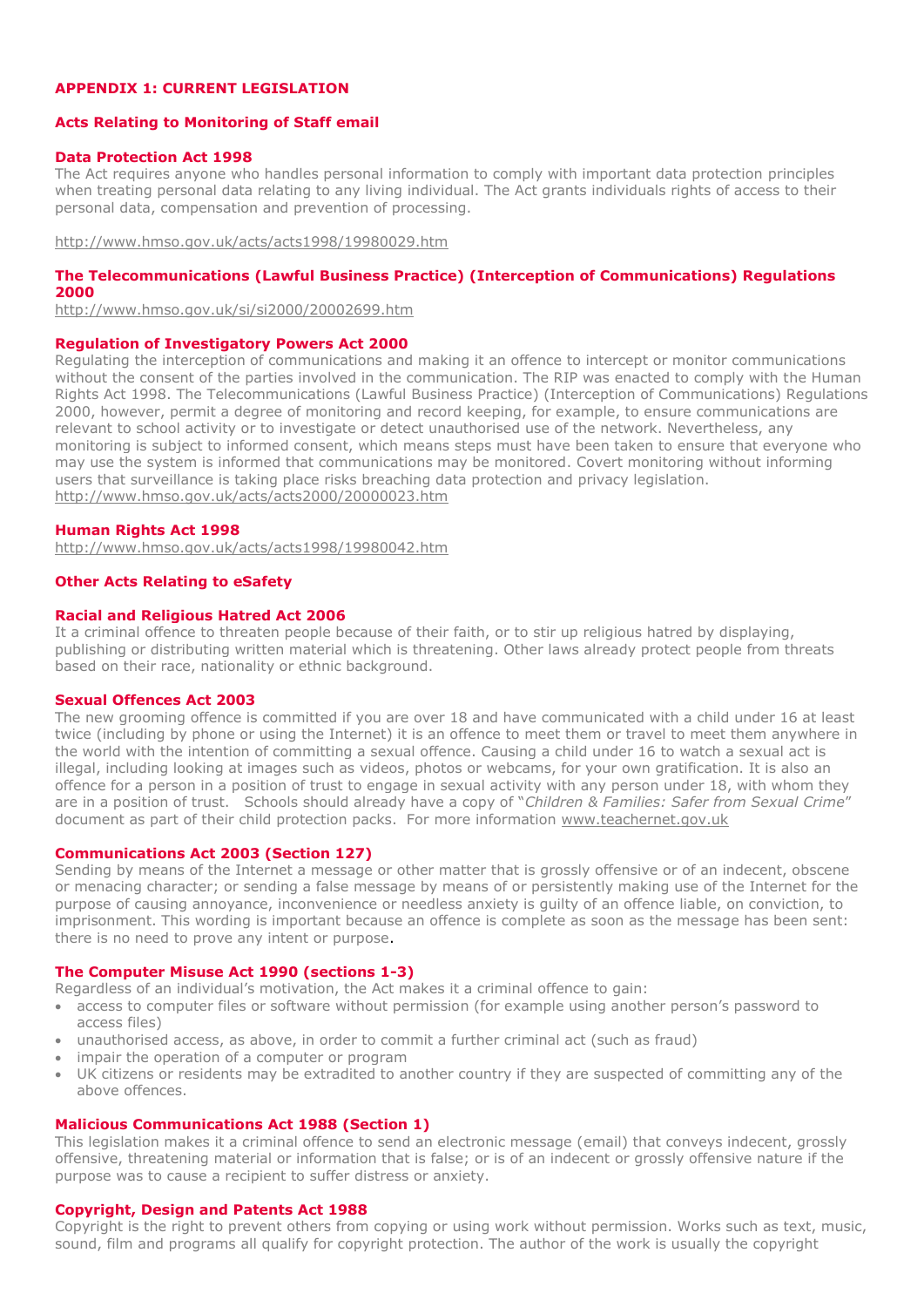owner, but if it was created during the course of employment it belongs to the employer. Copyright infringement is to copy all or a substantial part of anyone's work without obtaining them author's permission. Usually a licence associated with the work will allow a user to copy or use it for limited purposes. It is advisable always to read the terms of a licence before you copy or use someone else's material. It is also illegal to adapt or use software without a licence or in ways prohibited by the terms of the software licence.

#### **Public Order Act 1986 (sections 17-29)**

This Act makes it a criminal offence to stir up racial hatred by displaying, publishing or distributing written material which is threatening. Like the Racial and Religious Hatred Act 2006 it also makes the possession of inflammatory material with a view of releasing it a criminal offence.

#### **Protection of Children Act 1978 (Section 1)**

It is an offence to take, permit to be taken, make, possess, show, distribute or advertise indecent images of children in the United Kingdom. A child for these purposes is anyone under the age of 18. Viewing an indecent image of a child on your computer means that you have made a digital image. An image of a child also covers pseudo-photographs (digitally collated or otherwise). A person convicted of such an offence may face up to 10 years in prison.

#### **Obscene Publications Act 1959 and 1964**

Publishing an obscene article is a criminal offence. Publishing includes electronic transmission.

#### **Protection from Harassment Act 1997**

A person must not pursue a course of conduct, which amounts to harassment of another, and which he knows or ought to know amounts to harassment of the other. A person whose course of conduct causes another to fear, on at least two occasions, that violence will be used against him is guilty of an offence if he knows or ought to know that his course of conduct will cause the other so to fear on each of those occasions.

#### **Acts Relating to the Protection of Personal Data**

#### **Data Protection Act 1998**

[http://www.opsi.gov.uk/acts/acts1998/ukpga\\_19980029\\_en\\_1](http://www.opsi.gov.uk/acts/acts1998/ukpga_19980029_en_1)

#### **The Freedom of Information Act 2000**

[http://www.ico.gov.uk/for\\_organisations/freedom\\_of\\_information\\_guide.aspx](http://www.ico.gov.uk/for_organisations/freedom_of_information_guide.aspx)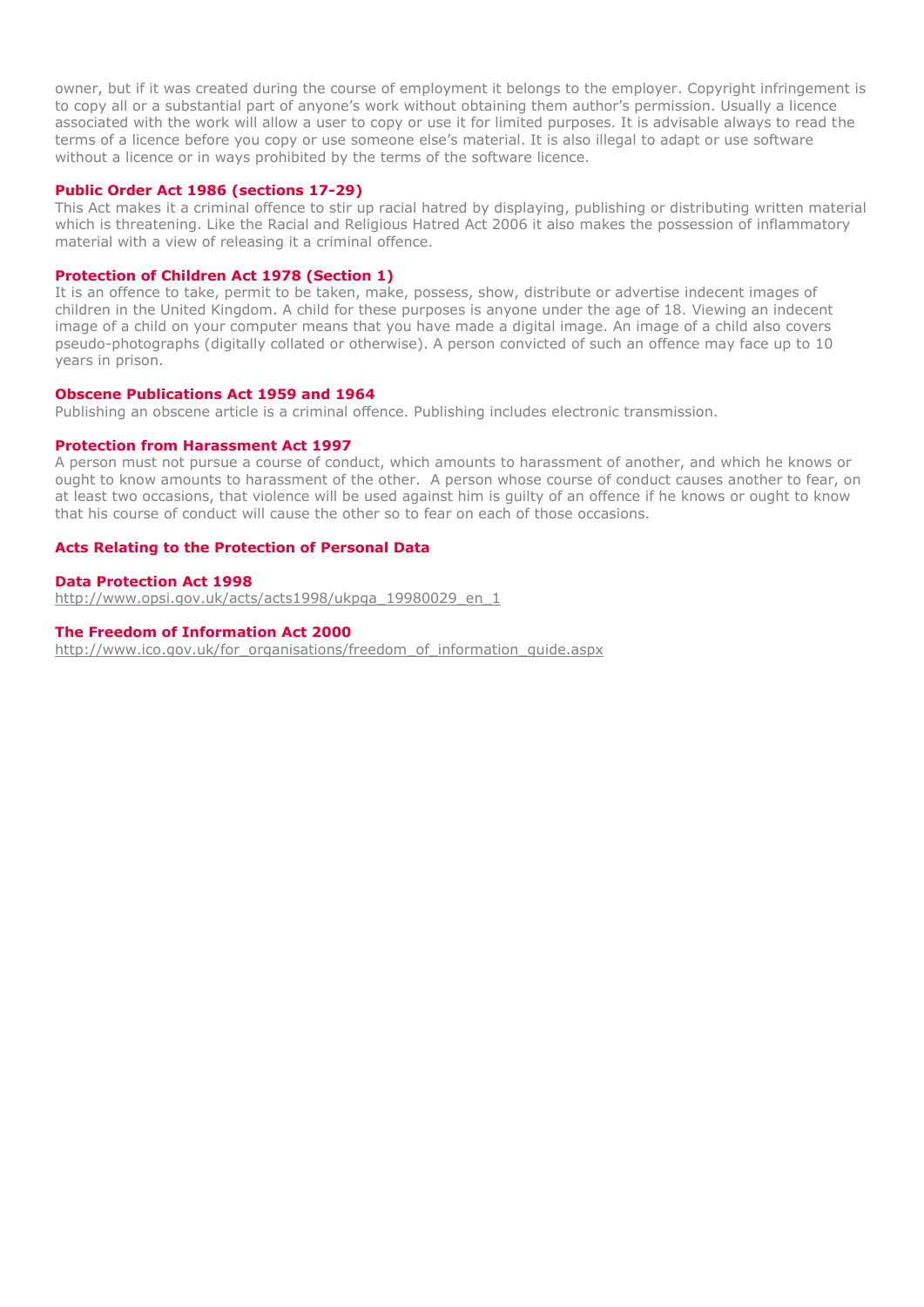# **APPENDIX 2: GUIDANCE ON PASSWORDS AND PASSWORD SECURITY**

# **1 Passwords**

- Always use your own personal passwords.
- Make sure you enter your personal passwords each time you logon. Do not include passwords in any automated logon procedures.
- Staff should change temporary passwords at first logon.
- Change passwords whenever there is any indication of possible system or password compromise.
- Do not record passwords or encryption keys on paper or in an unprotected file.
- Only disclose your personal password to the Network Manager when necessary, and never to anyone else. Ensure that all personal passwords that have been disclosed are changed once the requirement is finished.
- Never tell a child or colleague your password.
- If you are aware of a breach of security with your password or account inform the Network Manager immediately.

## It is advised that:

- Passwords must contain a minimum of six characters and be difficult to quess.
- Passwords should contain a mixture of upper and lowercase letters, numbers and symbols.
- User ID and passwords for staff and pupils who have left the school are removed from the system within 24 hours.

If you think your password may have been compromised or someone else has become aware of your password report this to the Network Manager.

# **2 Password Security**

- Password security is essential for staff, particularly as they are able to access and use pupil data. Staff are expected to have secure passwords which are not shared with anyone. The pupils are expected to keep their passwords private and not to share with others, particularly their friends. Staff and pupils are regularly reminded of the need for password security.
- All users read and sign an Acceptable Use Agreement to demonstrate that they have understood the school's E-Safety Policy and Data Security.
- Users are provided with an individual network, email, learning platform and Management Information System (where appropriate) log-in username. They are also expected to use a personal password and keep it private.
- Pupils are not allowed to deliberately access online materials or files on the school network, of their peers or teachers. Online materials held in shared areas or on the i-drive are accessible.
- Staff are aware of their individual responsibilities to protect the security and confidentiality of the school networks, MIS systems and/or learning platform, including ensuring that passwords are not shared and are changed periodically. Individual staff users must also make sure that workstations are not left unattended and are locked. Computers attached to the school's internet are automatically locked after 15 minutes of inactivity.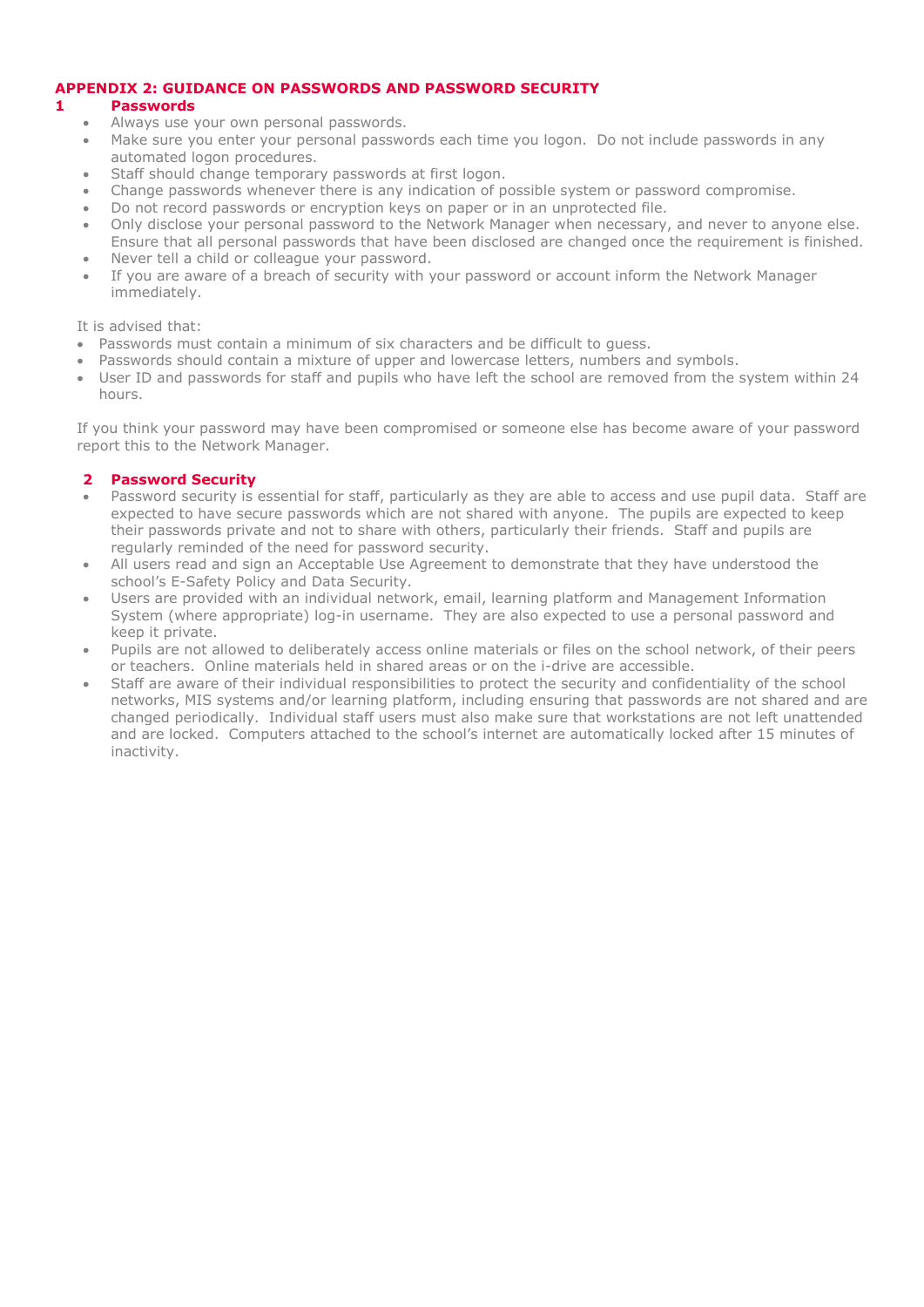# **APPENDIX 3: CCTV PROTOCOL IN SCHOOL**

#### **1 GENERAL**

This policy is in accordance with the requirements of the General Data Protection Regulation (GDPR) effective from 25 May 2018 and will be reviewed annually. The School's purposes of using the CCTV system are set out below and, having fully considered the privacy rights of individuals, the School believes these purposes are all in its legitimate interests. Data captured for the purposes below will not be used for any commercial purpose.

# **2 RESPONSIBILITY FOR CCTV SYSTEMS**

The Head has ultimate responsibility for the implementation and management of this Policy and will support the Head of Finance & Compliance (F&C) in this respect. The Head of F&C is responsible for the management of CCTV in respect of data protection matters. The School Secretaries and the Network Manager are responsible for the day to day management of the CCTV system.

#### **3 POLICY STATEMENT**

Red House School uses closed circuit television (CCTV) images to provide a safe and secure environment for pupils, staff and visitors, and to protect school property. The purpose of this policy is to set out the position of the School as to the management, operation and use of the CCTV. This policy applies to all members of staff, visitors and all other persons whose images may be captured by the CCTV system.

This policy takes account of all applicable legislation and guidance, including:

- The General Data Protection Regulation (GDPR)
- CCTV Code of Practice produced by the Information Commissioner
- Human Rights Act 1998

#### **4 PURPOSE OF CCTV**

The School uses CCTV for the following purposes:

- To protect pupils, staff, volunteers, visitors and members of the public with regard to their personal safety
- To protect the School buildings and equipment, and the personal property of pupils, staff, volunteers, visitors and members of the public
- To support the police and community in preventing and detecting crime, and assist in the identification and apprehension of offenders
- To monitor the security and integrity of the site including deliveries and arrivals
- To monitor staff and contractors when carrying out work duties
- To monitor and uphold discipline among pupils in line with the Behaviour Management Policy

## **5 SITING OF CAMERAS**

All CCTV cameras are fixed and sited in prominent positions where they are clearly visible to staff, pupils and visitors. Cameras will not be sited, so far as possible, in such a way as to record areas that are not intended to be the subject of surveillance. The School will make all reasonable efforts to ensure that public areas are not recorded. Signs will be erected to inform individuals that they are in an area within which CCTV is in operation. Cameras will not be sited in areas where individual have a heightened expectation of privacy, such as, the toilets.

#### **6 MANAGEMENT AND ACCESS**

Access to stored CCTV images will only be given to authorised persons, under the supervision of the Head of F&C. The School will require specific details including at least to time, date and camera location before it can properly respond to any such requests. This right is subject to certain exemptions from access, including in some circumstances where others are identifiable. Individuals also have the right to access personal data the School holds on them in line with the School's Privacy Notice including information held on the system, if it has been kept (refer to Note 7).

Authorisation to access CCTV images will be given:

- Where required to do so by the Head, the Police or some relevant statutory authority
- To make a report regarding suspected criminal behaviour
- To enable the Designated Safeguarding Lead or his/her appointed deputy to examine behaviour which may give rise to any reasonable safeguarding concern
- To assist the School in establishing facts in cases of unacceptable pupil behaviour, in which case, the parents/guardian will be informed
- To data subjects pursuant to a subject access request under Data Protection Law (GDPR)
- To the School's insurance company where required in order to pursue a claim for damage done to insured property
- In any other circumstances required under law or regulation

Access to, and disclosure of, images recorded on CCTV will be restricted and carefully controlled. This will ensure that the rights of individuals are retained, and also ensure that the images can be used as evidence if required. Images will only be disclosed in accordance with the purposes for which they were originally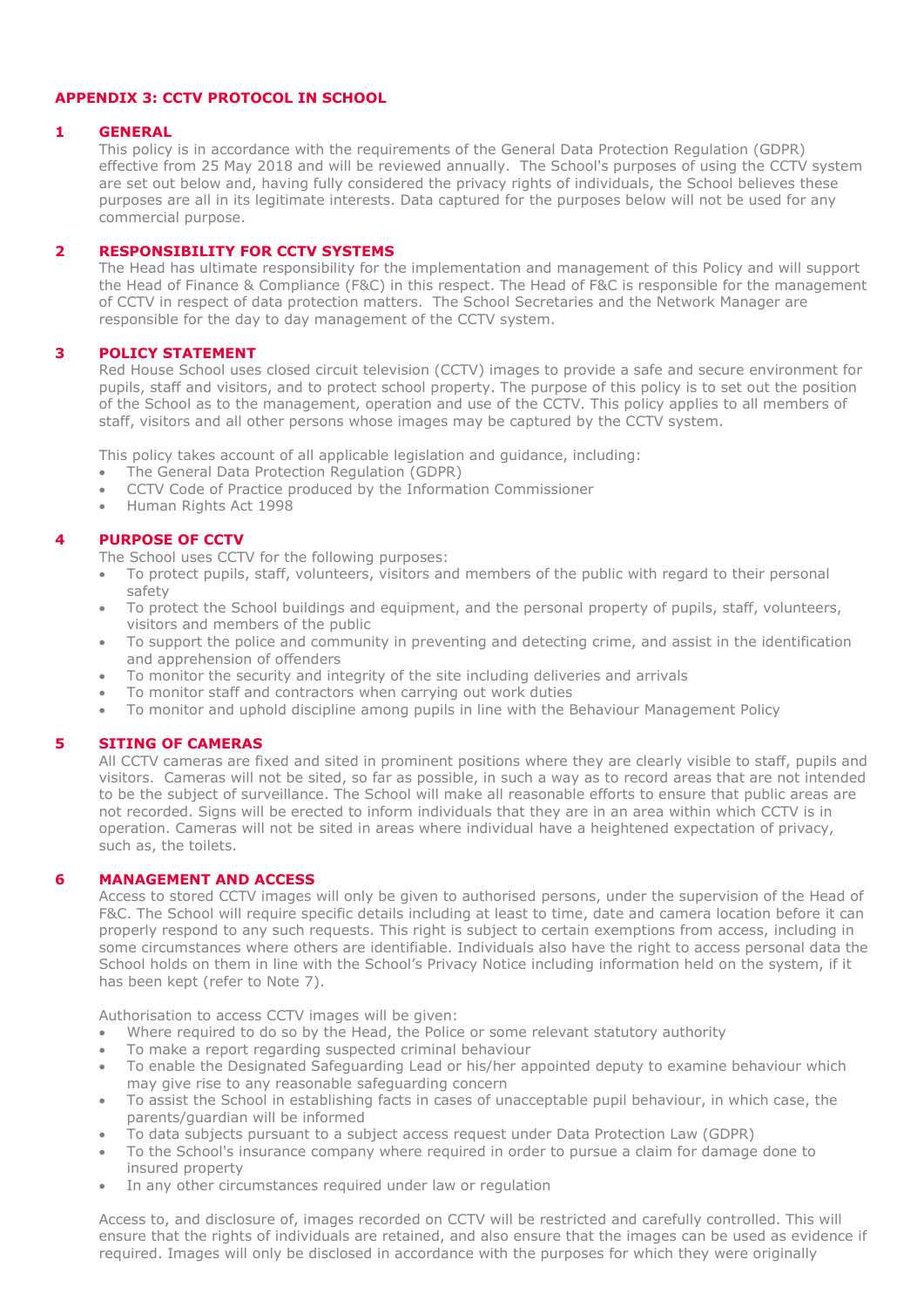collected and a record will be made in the system log book including the person viewing the images, the time of access, the reason for viewing the images, the details of images viewed and a crime incident number (if applicable). Where images are provided to third parties above, wherever practicable, steps will be taken to obscure images of non-relevant individuals.

#### **7 SUBJECT ACCESS REQUESTS**

Any individual recorded in any CCTV image is a data subject for the purposes of the Data Protection Legislation, and has a right to request access to those images. The request to access the data should be put in writing to the Head of F&C. The School will endeavour to respond to any such written requests as soon as is reasonably practicable and in any event within statutory time-limits (which is one month in the case of requests for access to information). When such a request is made the Head of F & C or their appropriately nominated representative will review the CCTV footage. If the footage contains only the individual making the request, then the individual may be permitted to view the footage. This must be strictly limited to that footage which contains only images of the individual making the request. If the footage contains images of other individuals, then the School must consider whether the other individuals in the footage have consented to the disclosure of the images, or their consent could be obtained. If not, is it otherwise reasonable in the circumstances to disclose those images to the individual making the request.

#### **8 STORAGE AND RETENTION OF IMAGES**

Any images recorded by the CCTV system will be retained only for as long as necessary for the purpose for which they were originally recorded. For digital recording systems, CCTV images held on the hard drive of a PC or server will be overwritten on a recycling basis once the drive is full, and in any event, will not be held for more than 31 days. Images stored on removable media such as CDs will be erased or destroyed once the purpose of the recording is no longer relevant. All digital recordings will be digitally watermarked to maintain integrity. A log of any access to the CCTV images, including time and dates of access, and a record of the individual accessing the images, will be maintained by the Head of Finance & Compliance.

An assessment will be made as to whether it is necessary to carry out constant real-time recording, or only at certain times when suspect activity usually occurs or is likely to occur. Cameras are maintained and serviced regularly to ensure they are kept in working order. In the event that cameras break down or are damaged, the Head of F & C will be notified and will organise for the cameras to be repaired and working as soon as is practicable.

#### **9 OTHER CCTV SYSTEMS**

The School does not own or manage third party CCTV systems, but may be provided by third parties with images of incidents where this in line with the objectives of the School's own CCTV policy and/or the Behaviour Management Policy.

#### **10 TRAINING**

The Head of F & C will ensure that staff handling CCTV images or recordings receive training on the operation and administration of the CCTV systems and, when doing so, comply with Data Protection Law.

#### **11 MISUSE OF CCTV SYSTEMS**

The misuse of CCTV system could constitute a criminal offence. Any member of staff who breaches this policy may be subject to disciplinary action.

#### **12 COMPLAINTS AND QUERIES**

Any comments or queries on this policy should be directed to the Head of F & C using the School contact details. If an individual believes that the School has not complied with this policy or acted otherwise than in accordance with Data Protection Law, they should utilise the School complaints/grievance procedure and should also notify the Head of F & C. For any other queries concerning the use of your personal data by the School, please see the School's applicable Privacy Notice.

#### **13 CCTV SMALL USER CHECKLIST (APPENDIX 3)**

This CCTV equipment and the images recorded by it are controlled by the Head of F & C who is responsible for how the system is used and for the notifying the Information Commissioner about the CCTV system and its purpose (this is a legal requirement under Data Protection Law).

The above controller has considered the need for using a CCTV system and has decided it is required for the prevention and detection of crime and for protecting the safety of customers. It will not be used for other purposes.